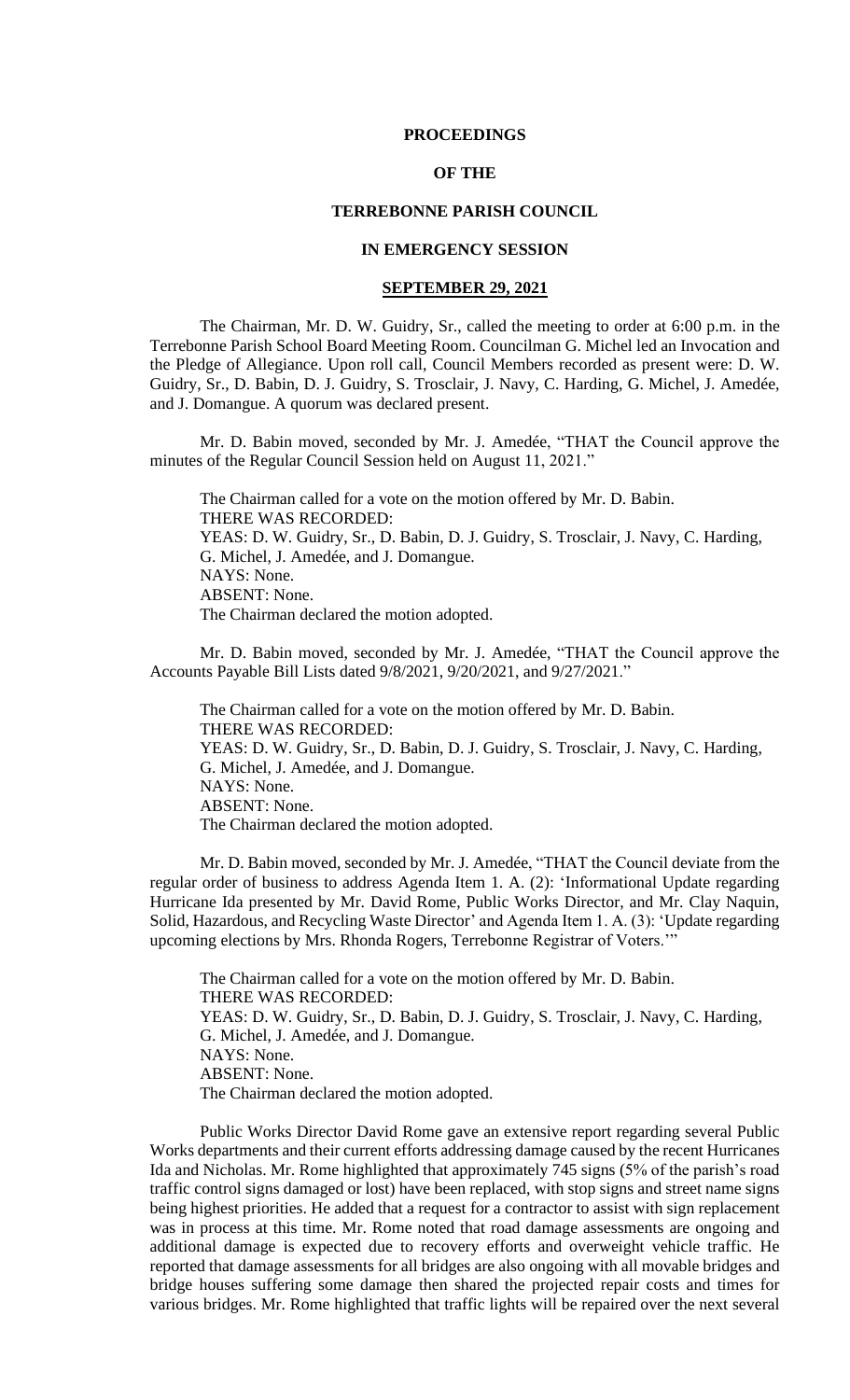days and stated that all traffic lights are expected to be operational by November 1, 2021. He then reviewed various road and bridge projects that would be delayed due to disaster relief and recovery efforts. Mr. Rome noted that both sewerage treatment plants were operational with many sewerage facilities on generator power; stating that SCADA controls are not operating properly at this time. He shared that Transit buses were operating on normal routes and emergency routes at this time with rider fares to take effect again starting October 1, 2021. Mr. Rome then reviewed the current procedures for mosquito control spraying with plans to increase spraying pending approval by the Louisiana Department of Health. He reported that drainage damage assessments are ongoing with 90% completed at this time and that contractors have been obtained to assist with clearing and cleaning efforts. Mr. Rome highlighted that pump stations are operating at 100% capacity with several using temporary pumps. He then shared that CDBG funds would be pursued to address additional road damage issues and that a rock jetty was being requested from Boudreaux Canal to Robinson Canal. On request, Mr. Rome clarified that federal guidelines regarding contractor procurement are more stringent than state or local guidelines which may prevent hiring contractors due to qualifications. He shared that all removable bridges have been inspected at this time with additional assessments to be completed soon; stating that road damage on Country Drive would be addressed with temporary measures while recovery efforts continue. Mr. Rome stated that there are difficulties with damage assessments due to encroachment on parish rights-of-way. He stated that these concerns have been transmitted to the Parish's Planning Department to verify with new construction permits. He then provided an overview of the efforts toward making parish waterways clean and navigable for public use at specific times to accommodate residents in need.

Solid, Hazardous, and Recycling Waste Director Clay Naquin presented a report on garbage collections by Pelican Waste & Debris, highlighting that collection services have been restored to twice-weekly collections in accessible areas. He then provided an update on the debris collection being completed by the Parish and DRC Emergency Services, noting that FEMA protocols for debris removal may delay or prevent the collection of certain materials. Mr. Naquin then clarified that bagged debris would be cleared per guidelines and that the State of Louisiana was responsible for clearing state highways at this time. He then encouraged any resident who suffered damage to personal property from the initial road clearing efforts to contact the Risk Management department to report the damage and obtain assistance. Mr. Naquin then gave a brief overview of the contracting procedures regarding debris removal and additional subcontractors.

Clerk of Court Theresa Robichaux reported that, due to Hurricane Ida, Election Day has been rescheduled to November 13, 2021, and the General Election will be held on December 11, 2021. She then gave an update on the number of precincts that would be available to hold the elections, highlighting that only three precincts remained in need of a location before being finalized. Mrs. Robichaux shared that enough commissioners would be available to hold the elections and that location changes and other information would be provided on-site and through local media once finalized.

Registrar of Voters Rhonda Rogers reported that, with the rescheduling of the elections, the deadline to register and/or change voter information is October 13, 2021 if doing so in person or by mail and that the deadline to register and/or change via the online portal is October 23, 2021. Mrs. Rogers stated that there would be no changes for early voting procedures which would run from October 30 to November 6, 2021. She shared that election ballots would be mailed to residents beginning next week and urged residents to have mailboxes placed at their residences to allow postal services to deliver the ballots. Mrs. Rogers then encouraged the public to contact her office with any questions at (985) 873-6533. She stated that residents who have been displaced can participate through early voting in person at the Registrar of Voter's Office or can request an online ballot if displaced out of state. Mrs. Rogers then clarified that registration information submitted by mail must be postmarked by October 13, 2021, to be included for the elections.

Mr. D. Babin moved, seconded by Mr. G. Michel, "THAT the Council return to the regular order of business."

The Chairman called for a vote on the motion offered by Mr. D. Babin. THERE WAS RECORDED: YEAS: D. W. Guidry, Sr., D. Babin, D. J. Guidry, S. Trosclair, J. Navy, C. Harding,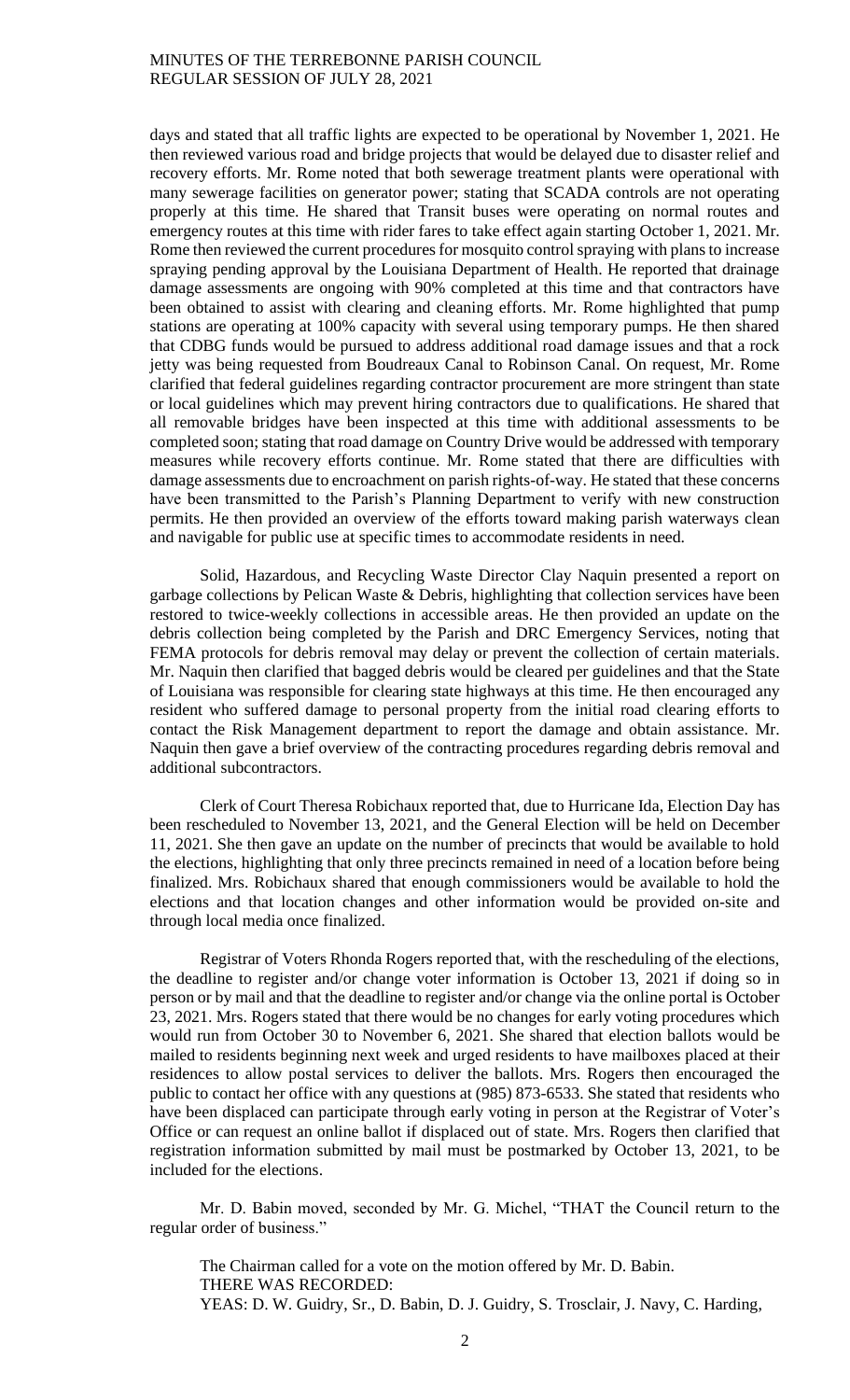G. Michel, J. Amedée, and J. Domangue. NAYS: None. ABSENT: None. The Chairman declared the motion adopted.

TOHSEP Director Earl Eues provided an extensive report regarding Terrebonne Parish's initial and ongoing emergency response efforts to Hurricanes Ida and Nicholas. Mr. Eues provided some statistics regarding residents evacuated and sheltered. He thanked those who have volunteered and donated, along with commending the utility companies for their restoration efforts. Mr. Eues shared that five (5) point of distribution (POD) sites are still active and that procedures are in place for maintaining donation distributions and volunteer support for several weeks. He then gave an overview of continuing shelter operations and planned emergency housing solutions via base camps and other accommodations across the parish. Mr. Eues encouraged the public to register with FEMA at [www.disasterassistance.gov](http://www.disasterassistance.gov/) or visit the Disaster Recovery Center at the Civic Center for disaster recovery assistance. He noted that tarping assistance is being provided and that loans are being provided through SBA for homeowner assistance as well. He then shared that registration for the Disaster Supplemental Nutrition Assistance Program will be available by phone at (888) 524-3578 from October 4 to October 9, 2021.

Parish President Gordon Dove commended the Parish departments and associated organizations for their cooperation and collaboration in responding to Hurricanes Ida and Nicholas.

Planning and Zoning Director Christopher Pulaski gave an update on the status of building permits and inspections being processed by the Parish. Mr. Pulaski encouraged the public to apply online for permits at www.MyPermitNow.org, via mobile app through MyGovernmentOnline, or call the Permit Office phone line at (985) 873-6567. He then clarified that permits are still required for many housing repairs and that all permit fees have been waived at this time. Mr. Pulaski then gave an overview of the permitting procedures being followed and inspections being completed. He encouraged those residents in need of emergency housing to register with FEMA at [www.disasterassistance.gov](http://www.disasterassistance.gov/) to determine their eligibility for assistance and better expedite the process. Mr. Pulaski highlighted that those wishing to register their information with the Parish may do so via e-mail at **temphousing@tpcg.org** or via the mobile-friendly [www.tpcg.org/temphousing](http://www.tpcg.org/temphousing) with over 3,300 names received thus far. He clarified that long-term/permanent housing assistance was being discussed and would be investigated further once resources become available. Mr. Pulaski then gave an overview of the Parish's plans for providing temporary housing through base camps and travel trailers that will be provided through the Governor's Office of Homeland Security and Emergency Preparedness and through FEMA's direct housing.

Discussion ensued relative to available housing assistance to Terrebonne Parish residents for short term and long term needs and potential dates and locations to receive temporary housing solutions.

Upon Councilman G. Michel's request, Mr. Eues clarified that the Louisiana Department of Health would determine when nursing home residents could return to Terrebonne Parish once appropriate infrastructure is restored.

Discussion ensued relative to individual assistance options for Parish residents through FEMA ranging from reimbursements to loans and other programs. Additional discussion continued relative to temporary housing solutions and other accommodations based on individual needs of residents.

Upon Mr. D. J. Guidry's request, Mr. Pulaski suggested that a program could be developed to assist residents in need of demolition services and to minimize help the cost of demolishing damaged structures.

Mr. Earl Eues gave a brief report on the COVID-19 statistics in the Parish and stated that a monoclonal antibody infusion center has been established at the Municipal Auditorium for those in need of treatment.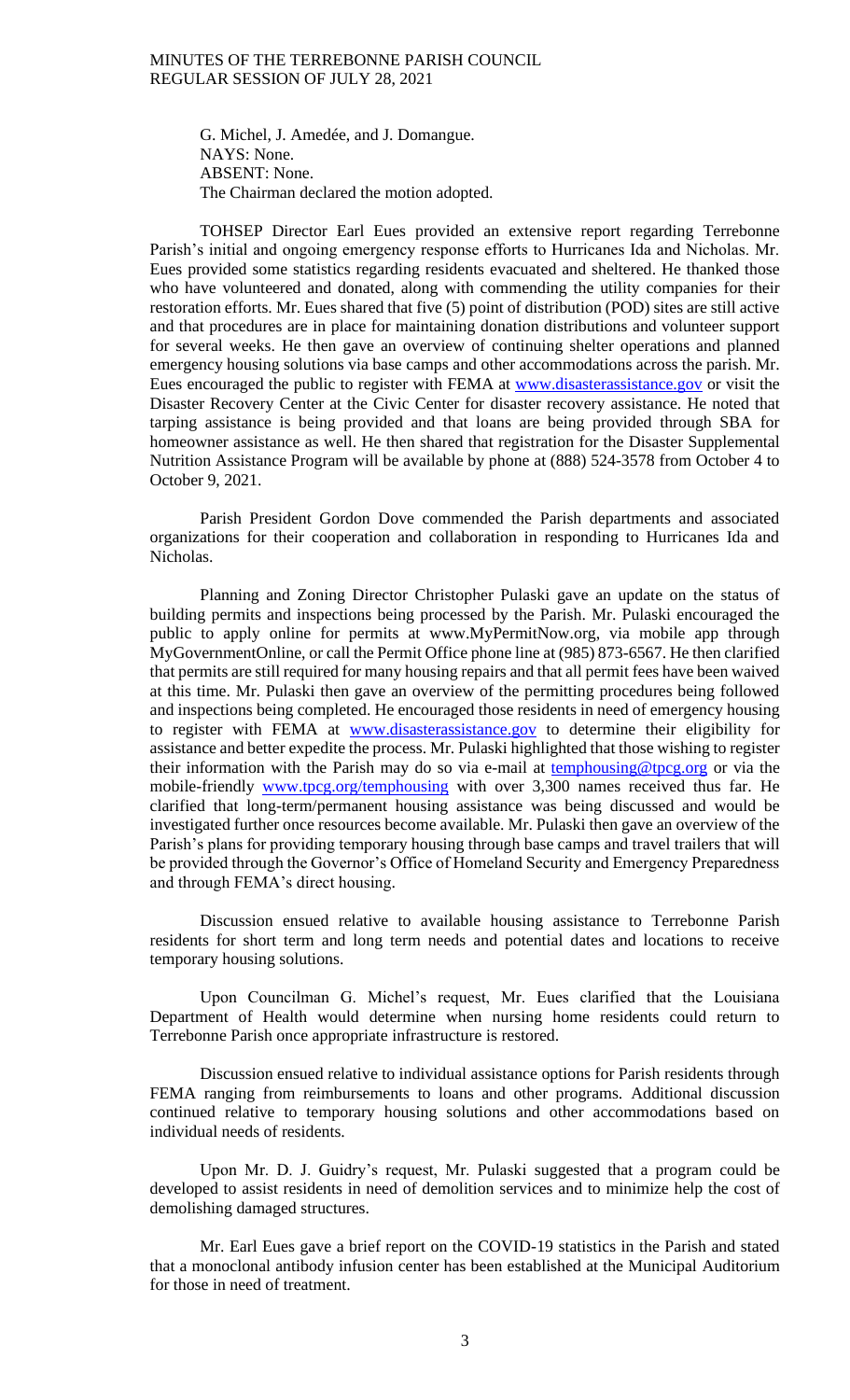OFFERED BY: MR. S. TROSCLAIR SECONDED BY: MR. G. MICHEL

#### **EMERGENCY ORDINANCE NO. 9316**

AN EXTREME EMERGENCY ORDINANCE DECLARING AN EMERGENCY PURSUANT TO SECTIONS 2-14, 5-04(b) AND 5-11 OF THE HOME RULE CHARTER FOR THE TERREBONNE PARISH COUNCIL TO EFFECTUATE THE APPROPRIATION OF EMERGENCY FUNDS FROM THE DEDICATED EMERGENCY CONTINGENCY FUND FOR PURPOSES OF PROTECTING THE HEALTH, SAFETY, AND WELFARE OF ITS CITIZENS REGARDING THE DESTRUCTION AND DAMAGES CAUSED BY HURRICANE IDA AND HURRICANE NICHOLAS.

**WHEREAS,** on August 26, 2021, Parish President Gordon E. Dove declared a State of Emergency relative to Hurricane Ida in Terrebonne Parish recorded in the Terrebonne Parish Courthouse under COB 2646, page 676, entry No. 1634123 (attached hereto as Exh. A), so that immediate action could take place to prepare for and address the natural disaster as afforded to him pursuant to La.

R.S. 29:729 and the Terrebonne Parish Consolidated Code, and

**WHEREAS,** on August 26, 2021, Governor John Bel Edwards declared a Gubernatorial State of Emergency for Hurricane Ida as 165 JBE 2021, and

**WHEREAS,** on September 14, 2021, Terrebonne Parish President Gordon Dove declared a State of Emergency to exist relative to Hurricane Nicholas in Terrebonne Parish recorded in the Terrebonne Parish Courthouse under COB 2646, page 840, entry No. 1634194 (attached hereto as Exh. B), so that immediate action could take place to prepare for and address the natural disaster as afforded to him pursuant to La. R.S. 29:729 (attached hereto as Exh. C) and the Terrebonne Parish Consolidated Code, and

**WHEREAS,** on September 14, 2021, Governor John Bel Edwards declared a Gubernatorial State of Emergency for Hurricane Nicholas as 175 JBE 2021, and

**WHEREAS,** declaration of extreme public emergency was declared for Hurricanes Ida and Nicholas, and

**WHEREAS,** the extreme emergency caused necessary spending for the purpose of protecting the health, safety, and welfare of its citizens due to the destruction caused by Hurricanes Ida and Nicholas, and

**WHEREAS,** Hurricane Ida caused extensive infrastructure damage in Terrebonne Parish due to high winds, and

**WHEREAS,** pursuant to Terrebonne Parish's Home Rule Charter, a dedicated emergency fund exists for the purpose of addressing the health, safety, and welfare of the citizens of the Parish, and

**WHEREAS,** the Parish President and his Chief Financial Officer had a need to make expenditures from the dedicated emergency funding without Parish Council approval, and

**WHEREAS,** the Terrebonne parish Council has the authority to appropriate, authorize, and ratify the use of Emergency funds for emergencies such as Hurricanes Ida and Nicholas, pursuant to Terrebonne Parish Charter Section 5-11 (attached hereto as Exh. D), and

**WHEREAS,** the appropriation of emergency fund spending can be authorized by an Emergency Ordinance pursuant to Terrebonne Parish Charter Section 2-14 (attached hereto as Exh. E), and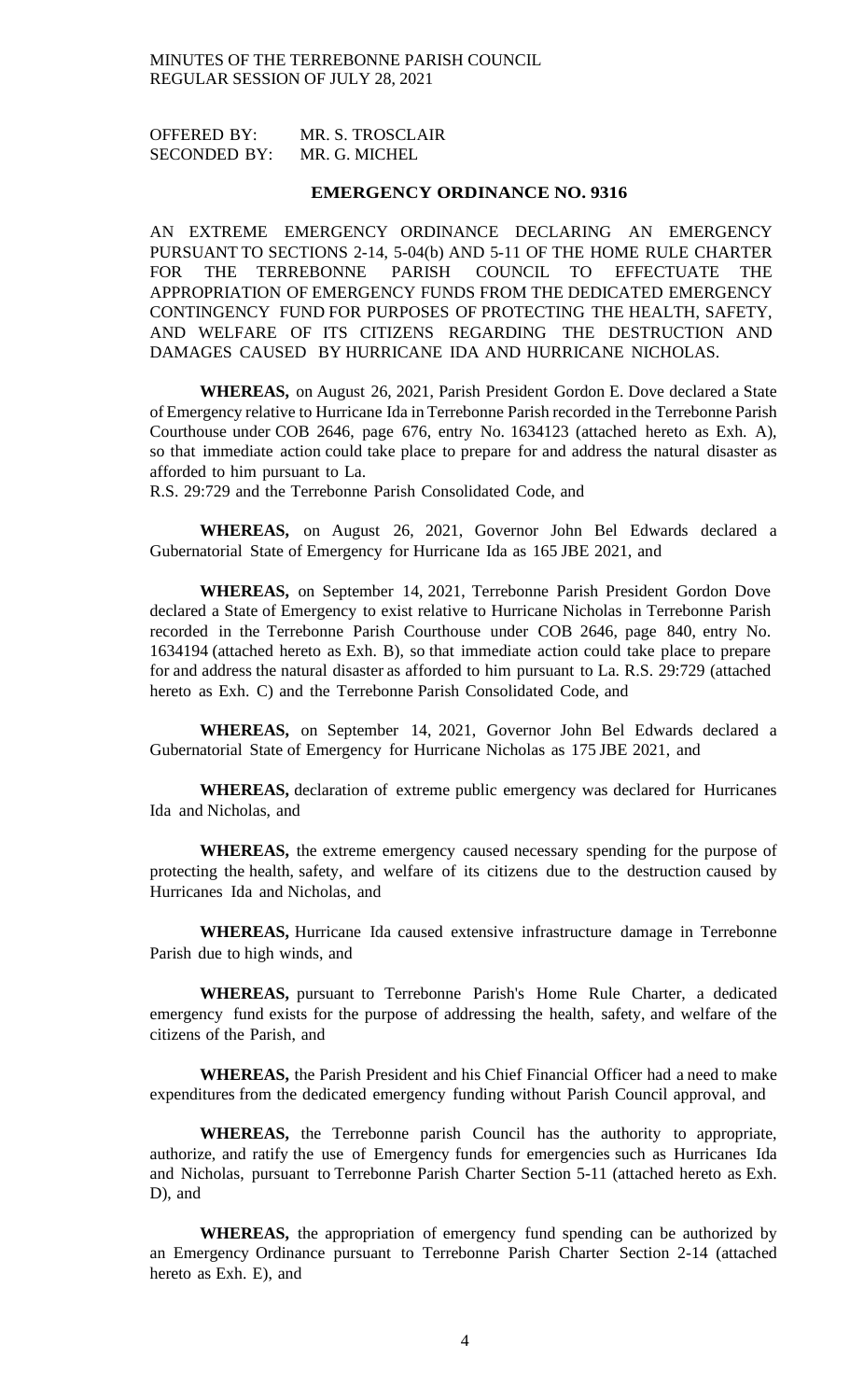**WHEREAS,** the Parish President is vested with the responsibility to respond to an emergency in order to protect the health, safety, and welfare of the citizens of the Parish pursuant to La. R.S. 29:727 (attached hereto as Exh. F), and

**WHEREAS,** the Parish President is statutorily mandated and responsible for Homeland Security and emergency preparedness of Terrebonne Parish pursuant to La. R.S. 29:729.

## **SECTION I**

**THEREFORE BE IT ORDAINED** by the Terrebonne Parish Council, on behalf of the Terrebonne Parish Consolidated Government, that in accordance with Article 5, Section 5-04(b) of the Terrebonne Parish Charter, the Terrebonne Parish Council, on behalf of Terrebonne Parish Consolidated Government, in association with the Parish President and Parish administration, hereby declares, approves, and ratifies the use of the dedicated emergency fund referenced in Article 5, Section 5-11 of the Terrebonne Parish Charter in order to meet a public emergency affecting life, health, property, and the public peace of its citizens in response to Hurricanes Ida andNicholas, and

### **SECTION II**

To the extent applicable, the Council Clerk shall cause all necessary notices and publications to occur with respect to the subject ordinance.

# **SECTION III**

Ifany work, clause, phrase, section, or other portion of this ordinance shall be declared null, void, invalid, illegal, or unconstitutional, the remaining words, clauses, phrases, sections, and other portions of this ordinance shall remain in full force and effect, the provisions of this ordinance hereby being declared to be severable.

## **SECTION IV**

This ordinance shall become effective upon approval by the Parish President or as otherwise provided in Section 2-13(b) of the Home Rule Charter for a Consolidated Government for Terrebonne Parish, whichever occurs sooner.

This ordinance, having been introduced and laid on the table for at least two weeks, was voted upon as follows:

THERE WAS RECORDED: YEAS: D. W. Guidry, D. Babin, D. J. Guidry, S. Trosclair, J. Navy, C. Harding, G. Michel, J. Amedee, and J. Domangue. NAYS: None. ABSTAINING: None. ABSENT: None. The Chairman declared the ordinance adopted on this the 29<sup>th</sup> day of September, 2021.

OFFERED BY: MR. C. HARDING SECONDED BY: MR. D. BABIN

# **RESOLUTION NO. 21-320**

**A resolution authorizing the Department of Utilities to contract with 1 Priority Environmental Services with the Houma Generation Station, for the removal of the Cooling Tower Abatement and Cleanup.**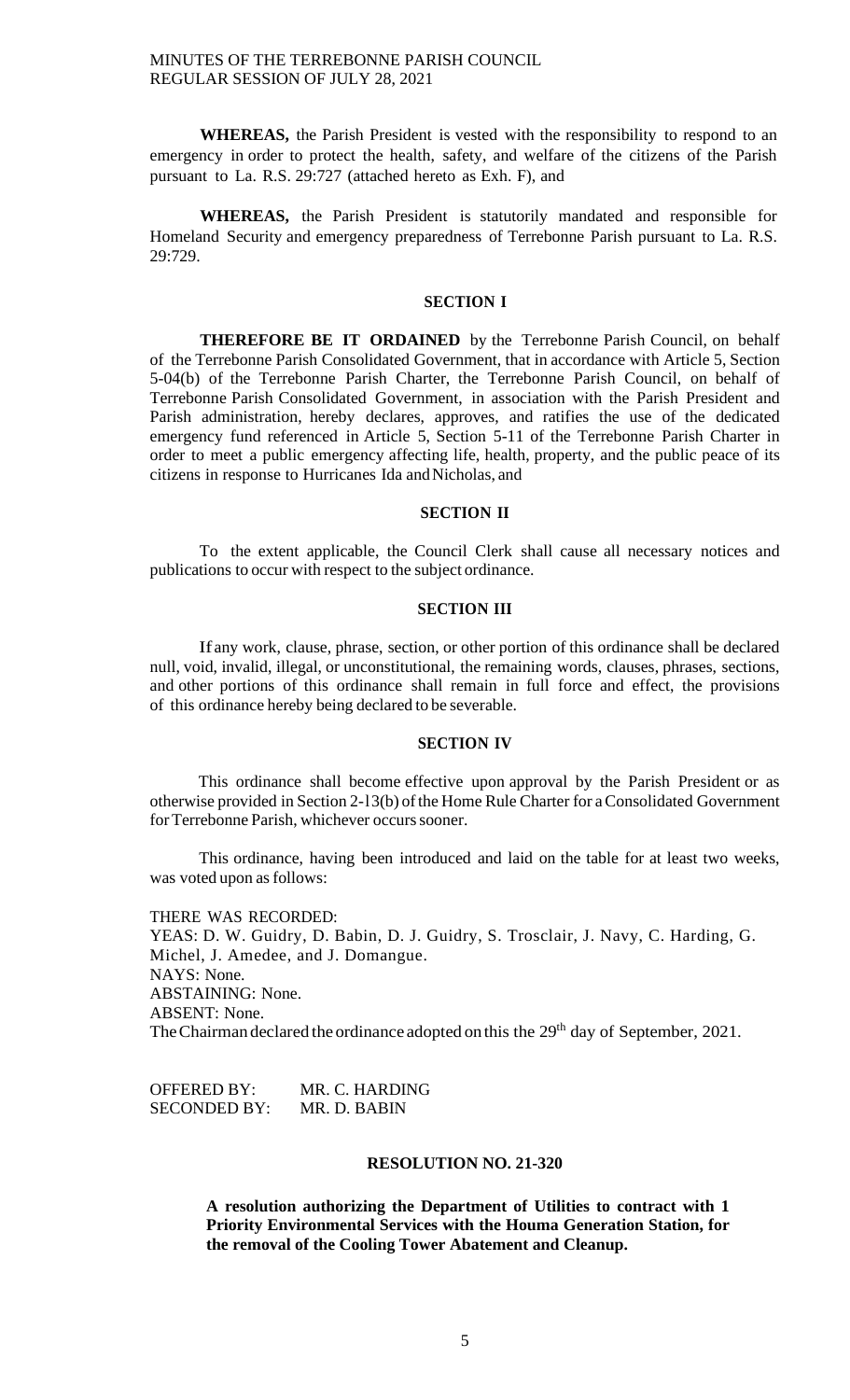**WHEREAS,** the Terrebonne Parish Consolidated Government, Department of Utilities, Electric Generation Division (the Department/Division) solicited proposals for the Houma Generation Station removal of the Cooling Tower(s) Abatement and Cleanup, and

**WHEREAS,** the Division has reviewed the proposals submitted and recommends the proposal of 1 Priority Environmental Services as the lowest and best proposal offered in the amount of \$148,645.00, and

**WHEREAS,** the Division reserves the right to increase or decrease the amount at the unit prices stated in the proposal, as determined by actual needs and availability of appropriated funds, and

 **WHEREAS,** the Department and parish administration concur with these recommendations, and

**NOW, THEREFORE BE IT RESOLVED** by the Terrebonne Parish Council, on behalf of the Terrebonne Parish Consolidated Government, that the Department of Utilities be, and they are hereby, authorized to contract with 1 Priority Environmental Services, for te removal of the Cooling Tower (s) Abatement and Cleanup, in the estimated amount of \$148,645.00

**BE IT FURTHER RESOLVED,** Parish President and all other appropriate parties be, and they are hereby, authorized to execute any and all contract documents associated therewith.

### **THERE WAS RECORDED:**

YEAS: D. W. Guidry, Sr., D. Babin, D. J. Guidry, S. Trosclair, J. Navy, C. Harding, G. Michel, J. Amedée and J. Domangue. NAYS: None. NOT VOTING: None. ABSTAINING: None. ABSENT: None. The Chairman declared the resolution adopted on this the 29<sup>th</sup> day of September 2021.

\*\*\*\*\*\*\*\*\*\*\*

| OFFERED BY:         | MR. S. TROSCLAIR |
|---------------------|------------------|
| <b>SECONDED BY:</b> | MR. J. AMEDĖE    |

### **RESOLUTION NO. 21-321**

# **RESOLUTION AUTHORIZING THE PARISH PRESIDENT TO EXECUTE ANY AND ALL DOCUMENTS NECESSARY FOR THE CAPITAL OUTLAY FUNDING FOR THE LOUISIANA DIVISION OF ADMINISTRATION, FACILITY PLANNING & CONTROL CAPITAL PROJECTS.**

 **WHEREAS**, the Terrebonne Parish Consolidated Government has numerous Cooperative Endeavor Agreements (CEA) with the State of Louisiana – Division of Administration, Facility Planning and Control (FP&C) on capital projects, and

 **WHEREAS**, in order to apply and continue efforts for such grants/funding, the Terrebonne Parish Consolidated Government must allow the Parish President to sign certain documents; and

 **WHEREAS**, the capital projects include:

Replacement of Brady Road Bridge, 50-J55-20-01 Renovate Le Petit de Terrebonne Building, 50-J55-14-01 Terrebonne Sports Complex, 50-NTG-13-01 Bayou LaCarpe Watershed, Location C, 50-J55-14-02 Westside/Alma Street Drainage, 50-J55-18-01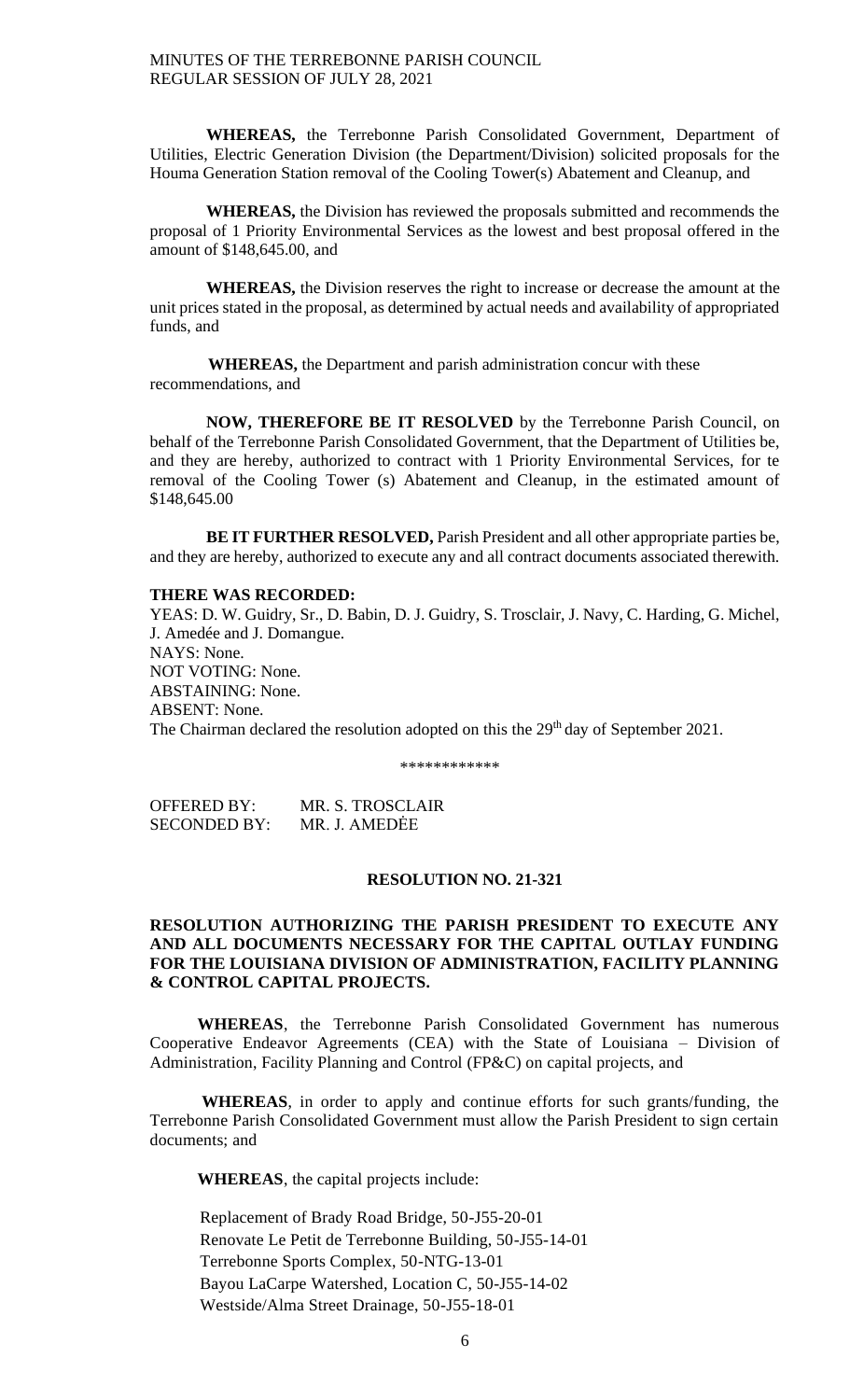South Louisiana Wetland Discovery Center, Phase 2, 50-J55-14-06 Valhi Extension (Savanne to LA 311), 50-J55-21-01 Maintenance of Levees, 50-J55-21-02

 **NOW, THEREFORE, BE IT RESOLVED BY THE TERREBONNE PARISH CONSOLIDATED GOVERNMENT,** that the President, Gordon E. Dove, being the chief executive officer of the Terrebonne Parish Consolidated Government, is hereby authorized to be the authorized representative for the projects and as such is authorized to sign all associated documentation for the Capital Outlay and Facility Planning and Control on behalf of the Terrebonne Parish Consolidated Government with full authority to execute all documents on the above listed FP&C projects.

**BE IT FURTHER RESOLVED** that a certified copy of the resolution be forwarded to the Engineering Dept. of TPCG, for this Project.

### **THERE WAS RECORDED:**

YEAS: D. W. Guidry, Sr., D. Babin, D. J. Guidry, S. Trosclair, J. Navy, C. Harding, G. Michel, J. Amedée and J. Domangue. NAYS: None. NOT VOTING: None. ABSTAINING: None. ABSENT: None. The Chairman declared the resolution adopted on this the 29<sup>th</sup> day of September 2021.

\*\*\*\*\*\*\*\*\*\*\*\*

OFFERED BY: MR. D. BABIN SECONDED BY: MR. J. AMEDĖE

# **RESOLUTION NO. 21-322**

 **WHEREAS,** on August 18, 2021, electronic bids were received by the Terrebonne Parish Consolidated Government (TPCG) for Bid 21-WHSE-36 Purchase of New/Unused Transformers and Wire (6-Month Requirements Contract) for Warehouse Inventory, and

 **WHEREAS,** after careful review by Angela Guidry, Purchasing/Warehouse Manager and Gregory Lewis, Electric Distribution Superintendent, it has been determined that the lowest qualified bids are that of Utility & Industrial Supply and Wesco Distribution Inc., for the aforementioned bid, and

 **WHEREAS,** should the awarded vendor be unable to supply the Warehouse with the required transformers and wire inventory, the Purchasing Division shall be authorized to award the item(s) to the next lowest qualified bidder, and

 **WHEREAS,** Parish Administration has concurred with the recommendation to award Bid 21-WHSE-36 Purchase of New/Unused Transformers and Wire (6-Month Requirements Contract) to the aforementioned bidders as per attached documents.

 **NOW, THEREFORE BE IT RESOLVED** by the Terrebonne Parish Council and, on behalf of the Terrebonne Parish Consolidated Government, that the recommendation of Parish Administration be approved for the purchase of transformers and wire for Warehouse inventory as per the attached documents.

### **THERE WAS RECORDED:**

YEAS: D. W. Guidry, Sr., D. Babin, D. J. Guidry, S. Trosclair, J. Navy, C. Harding, G. Michel, J. Amedée and J. Domangue. NAYS: None. NOT VOTING: None. ABSTAINING: None. ABSENT: None.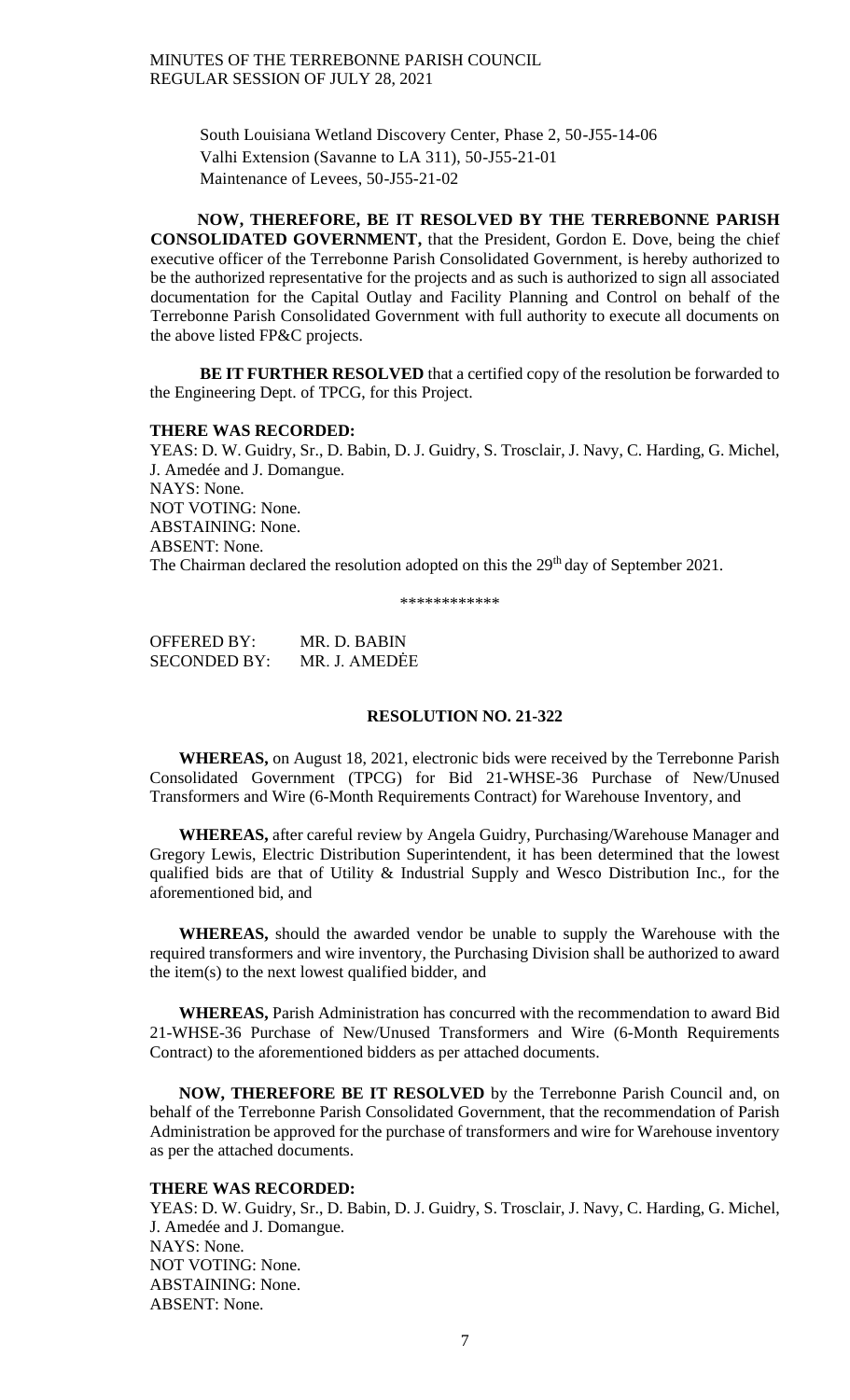The Chairman declared the resolution adopted on this the 29<sup>th</sup> day of September 2021.

\*\*\*\*\*\*\*\*\*\*\*

OFFERED BY: MR. D. J. GUIDRY SECONDED BY: MR. J. AMEDĖE

### **RESOLUTION NO. 21-323**

**RESOLUTION** to award Bid #21-JUV-31 Purchase, Delivery and Installation of Facial Recognition Temperature Stations and the Upgrade to an Existing Camera System to Homeland Safety Systems, Inc.

**WHEREAS,** on August 3, 2021, proposals were received by the Terrebonne Parish Consolidated Government for Bid #21-JUV-31 Purchase, Delivery and Installation of Facial Recognition Temperature Stations and the Upgrade to an Existing Camera System for the Terrebonne Parish Juvenile Detention Center, and

**WHEREAS,** after careful review by Joseph Harris, Director, it has been determined that Bid #21-JUV-31 Purchase, Delivery and Installation of Facial Recognition Temperature Stations and the Upgrade to an Existing Camera System in the amount of Seventy Thousand, Two Hundred Thirteen Dollars and Seventy-Five Cents (\$70,213.75) should be awarded to Homeland Safety Systems, Inc., and

**WHEREAS,** the Parish Administration has concurred with the recommendation that the proposal for the above-mentioned bid should be awarded to Homeland Safety Systems, Inc., for the Terrebonne Parish Juvenile Detention Center as per the attached bid form.

**NOW, THEREFORE BE IT RESOLVED** by the Terrebonne Parish Council, on behalf of the Terrebonne Parish Consolidated Government, that the recommendation of the Parish Administration be approved and that the above should be accepted as per the attached forms.

#### **THERE WAS RECORDED:**

YEAS: D. W. Guidry, Sr., D. Babin, D. J. Guidry, S. Trosclair, J. Navy, C. Harding, G. Michel, J. Amedée and J. Domangue. NAYS: None. NOT VOTING: None. ABSTAINING: None. ABSENT: None. The Chairman declared the resolution adopted on this the 29<sup>th</sup> day of September 2021.

\*\*\*\*\*\*\*\*\*\*\*\*

Chief Financial Officer Kandace Mauldin explained that VNF Solutions is a consulting group that would advocate for federal funding for Terrebonne Parish. She then gave a brief update on the Parish's status regarding insurance and reimbursements in coordination with a FEMA consultant for repairing and restoring Parish facilities.

Discussion ensued relative to available funding sources and assistance from local legislators. **(\*RESOLUTION ADOPTED AFTER DISCUSSION)**

OFFERED BY: MR. J. AMEDĖE SECONDED BY: MR. D. J. GUIDRY

## **RESOLUTION NO. 21-324**

Authorizing the Parish President, Gordon E. Dove, to sign a contract on behalf of the Terrebonne Parish Consolidated Government with VNF Solutions for consulting and representational services with respect to Hurricane Ida Recovery Efforts, all as more fully set forth herein below.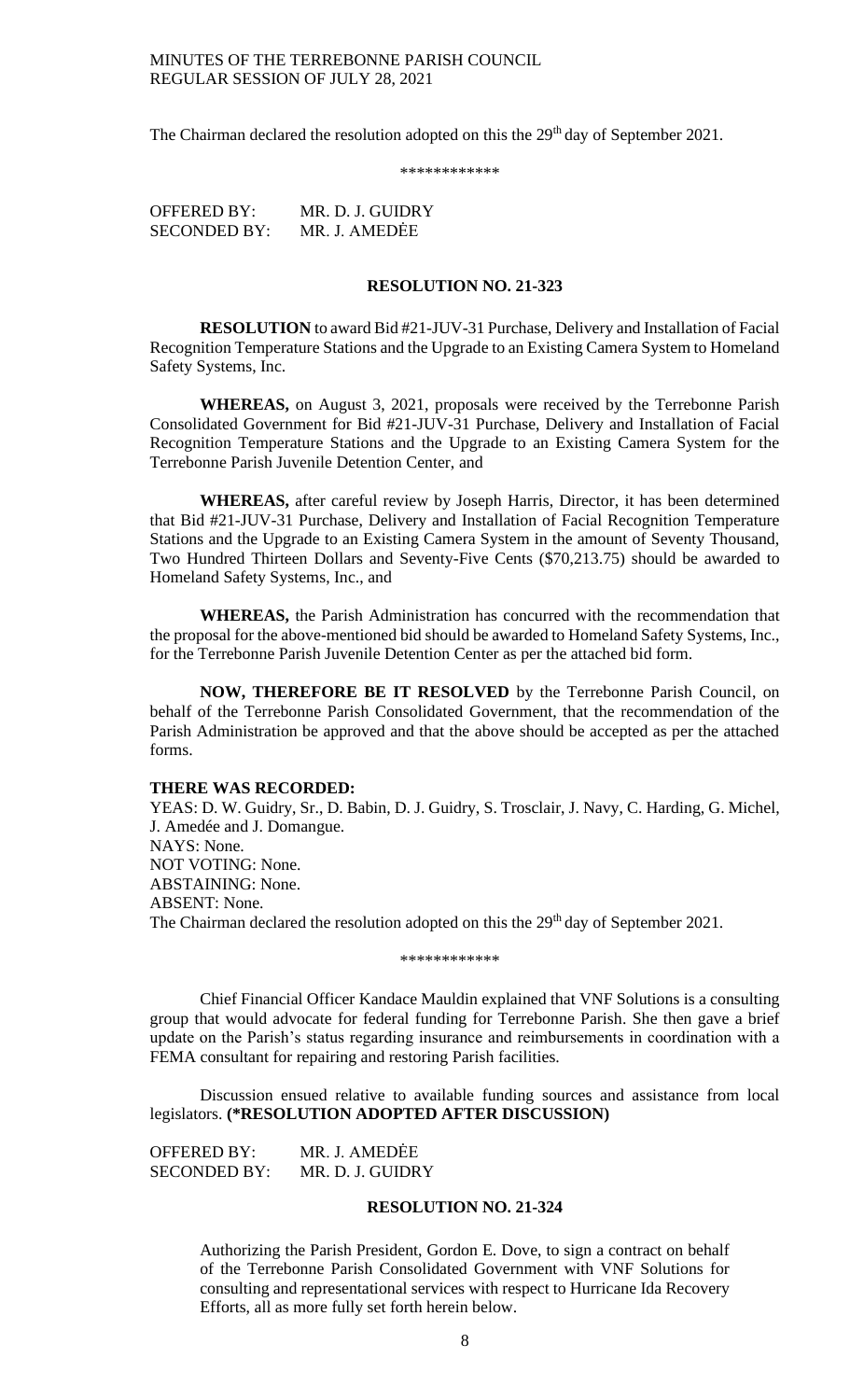**WHEREAS,** TPCG desires to hire a firm for consulting and representational services with respect to Hurricane Ida Recover efforts; and

**WHEREAS,** VNF Solutions has offered to perform these services for six months beginning on the date the agreement is signed, with an option for TPCG to renew services, for a monthly fee of Fifteen Thousand and No/00 (\$15,000) Dollars; and

**NOW, THEREFORE BE IT ORDAINED**, by the Terrebonne Parish Council, on behalf of the Terrebonne Parish Consolidated Government, that Gordon E. Dove, Parish President, is hereby authorized to sign a contract on behalf of TPCG, as approved by the Parish Legal Department, consulting and representational services with respect to Hurricane Ida Recovery Efforts, not inconsistent with the contract attached to this Resolution.

### **THERE WAS RECORDED:**

YEAS: D. W. Guidry, Sr., D. Babin, D. J. Guidry, S. Trosclair, J. Navy, C. Harding, G. Michel, J. Amedée and J. Domangue. NAYS: None. NOT VOTING: None. ABSTAINING: None. ABSENT: None. The Chairman declared the resolution adopted on this the 29<sup>th</sup> day of September 2021.

\*\*\*\*\*\*\*\*\*\*\*\*

OFFERED BY: MR. J. AMEDĖE SECONDED BY: MR. D. BABIN

# **RESOLUTION NO. 21-325**

Support the National Heritage Area Act (S.1942) Program legislation standardizing the designation of National Heritage areas.

**WHEREAS, s**ince 1984, 55 National Heritage Areas have been designated across the US; and

**WHEREAS,** each heritage area tells a distinct story about a nationally important landscape, a place where natural, cultural, and historic resources combine to demonstrate areas of significance worth preserving and enhancing; and

**WHEREAS,** heritage areas provide sustainable economic development, improved quality of life, community engagement and pride, and education and stewardship of the things that set their unique places apart; and

**WHEREAS,** Louisiana's Atchafalaya National Heritage Area, authorized in 2006, has through its programming provided staff-level and financial support for arts and cultural events and programs in the 14 parish Atchafalaya region for the past 15 years and helped connect cultural organizations and Louisiana artisans with community development organizations, nonprofits, and other sources of funding that support the cultural economy; and

**WHEREAS,** the mission of the Atchafalaya National Heritage Area is to promote and enhance the region's unique cultural heritage resources which is vital to help sustain this unique place for many generations into the future; and

**WHEREAS,** the passage of the National Heritage Area Act program legislation (S. 1942) will ensure that the program can continue its mission and that of all National Heritage Areas.

**NOW, THEREFORE BE IT RESOLVED,** that the Terrebonne Parish Council, on behalf of the Terrebonne Parish Consolidated Government, does hereby support the National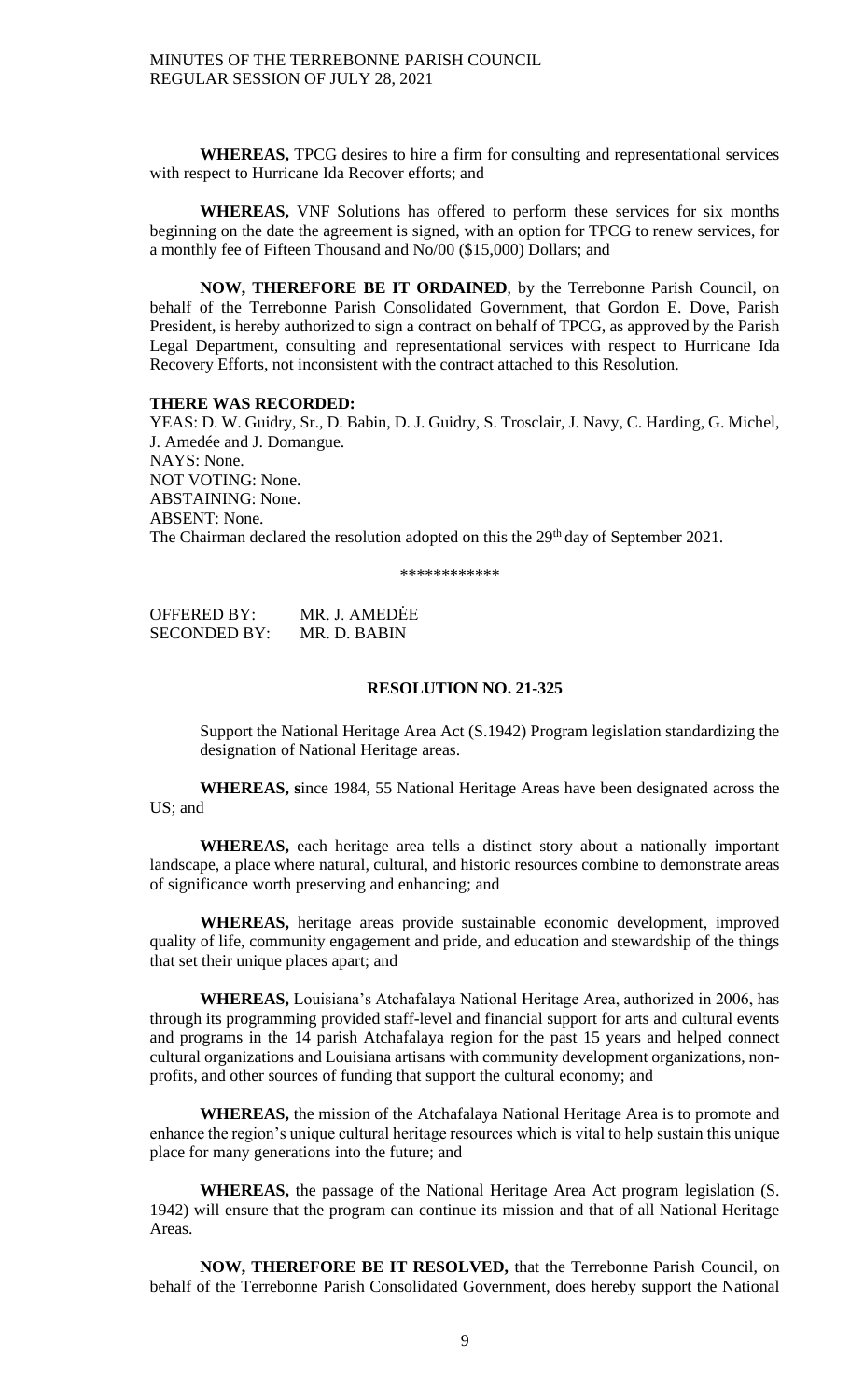Heritage Area Act (S.1942) program legislation standardizing the designation of National Heritage areas.

# **THERE WAS RECORDED:**

YEAS: D. W. Guidry, Sr., D. Babin, D. J. Guidry, S. Trosclair, J. Navy, C. Harding, G. Michel, J. Amedée and J. Domangue. NAYS: None. NOT VOTING: None. ABSTAINING: None. ABSENT: None. The Chairman declared the resolution adopted on this the 29<sup>th</sup> day of September 2021.

#### \*\*\*\*\*\*\*\*\*\*\*\*

*It was recorded at this time (8:59 p.m.) that the Council went into public hearings.*

The Chairman recognized the public for comments on the following:

A. An ordinance to enact Section 21-31 of the Code of Ordinances to name the Splash Park located at the Houma Airbase after Melvin Johnson, Jr.

There were no comments from the public on the proposed ordinance.

Mr. G. Michel moved, seconded by Mr. D. J. Guidry, "THAT the Council continue the aforementioned public hearing until the next Council Meeting on October 13, 2021." **(\*ITEM REVISITED)**

The Chairman called for a vote on the motion offered by Mr. G. Michel. THERE WAS RECORDED: YEAS: D. W. Guidry, Sr., D. Babin, D. J. Guidry, S. Trosclair, J. Navy, C. Harding, G. Michel, J. Amedée, and J. Domangue. NAYS: None. ABSENT: None. The Chairman declared the motion adopted.

The Chairman recognized the public for comments on the following:

B. An ordinance to amend Sections 21-30(A) and 21-31 of the Parish Code to add the Melvin Johnson, Jr. Splash Park to the list of Alcohol-Free and Drug-Free locations.

There were no comments from the public on the proposed ordinance.

Mr. G. Michel moved, seconded by Mr. D. J. Guidry, "THAT the Council continue the aforementioned public hearing until the next Council Meeting on October 13, 2021." **(\*\*MOTION WITHDRAWN AFTER DISCUSSION)**

Several Council Members shared their concerns for the continuation of the public hearings being addressed and inquired if the public hearings could be held during the current meeting.

Assistant Council Clerk Tammy Triggs shared that the public hearings could be continued until an October meeting to allow more public to attend the hearings following the recent hurricanes.

*\*\*Mr. G. Michel withdrew his motion and Mr. D. J. Guidry withdrew his second.*

Mr. D. Babin moved, seconded by Mr. S. Trosclair, "THAT the Council revisit Agenda Item 6:30 A: 'An ordinance to enaction Section 21-31 of the Code of Ordinances to name the Splash Park located at the Houma Airbase after Melvin Johnson, Jr.'"

The Chairman called for a vote on the motion offered by Mr. D. Babin. THERE WAS RECORDED: YEAS: D. W. Guidry, Sr., D. Babin, D. J. Guidry, S. Trosclair, J. Navy, C. Harding,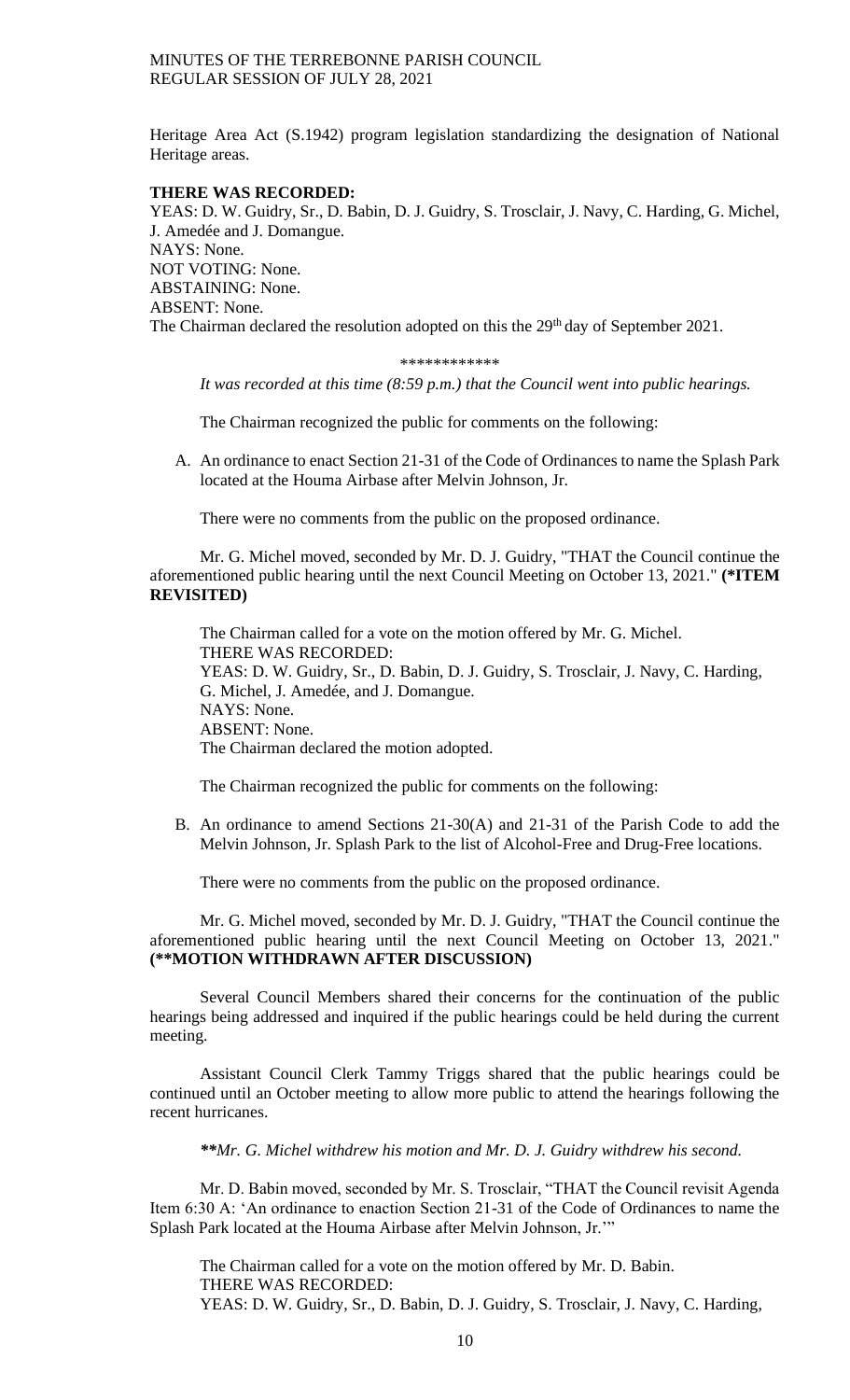G. Michel, J. Amedée, and J. Domangue. NAYS: None. ABSENT: None. The Chairman declared the motion adopted.

**\***The Chairman recognized the public for comments on the following:

A. An ordinance to enact Section 21-31 of the Code of Ordinances to name the Splash Park located at the Houma Airbase after Melvin Johnson, Jr.

There were no comments from the public on the proposed ordinance.

Mr. D. J. Guidry moved, seconded by Mr. D. Babin, "THAT the Council close the aforementioned public hearing." **(\*\*\*MOTION ADOPTED AFTER DISCUSSION)**

Parish Attorney Julius Hebert clarified that the public hearings could be treated as normal agenda items since they were advertised to be held prior to the meeting.

**\*\*\***The Chairman called for a vote on the motion offered by Mr. D. J. Guidry. THERE WAS RECORDED: YEAS: D. W. Guidry, Sr., D. Babin, D. J. Guidry, S. Trosclair, J. Navy, C. Harding, G. Michel, J. Amedée, and J. Domangue. NAYS: None. ABSENT: None. The Chairman declared the motion adopted.

OFFERED BY: MR. J. NAVY SECONDED BY: MR. D. J. GUIDRY

### **ORDINANCE NO. 9317**

# AN ORDINANCE ENACTING SECTION 21-34 OF THE CODE OF ORDINANCES TO NAME THE SPLASH PARK LOCATED AT THE HOUMA AIRBASE AFTER MELVIN JOHNSON, JR

**WHEREAS,** Section 2-11 of the Terrebonne Parish Home Rule Charter requires an ordinance to amend or repeal previous Ordinances; adopt or amend an administrative code; and establish a rule or regulation imposing fines or other penalties; and

**WHEREAS,** Melvin Johnson, Jr. had a standout athletic career while attending South Terrebonne High School, and

**WHEREAS,** Melvin Johnson, Jr. sadly passed away in 1980, and

**WHEREAS,** the Terrebonne Parish Council wishes to preserve the impact the late Melvin Johnson, Jr. had on the field and in the community by honoring him in naming the Splash Park located on 218 FOP Court, Houma, Louisiana, the "Melvin Johnson, Jr. Splash Park."

**NOW THEREFORE, BE IT ORDAINED** by the Terrebonne Parish Council on behalf of the Terrebonne Parish Consolidated Government that:

### **SECTION I**

Section 21-34 of the Terrebonne Parish Code shall be enacted (using strikethrough to indicate deletions and underlining to indicate additions) and same are hereby adopted to read as follows:

# **Sec. 21-34. – Naming of the Splash Park.**

(a) The Splash Park, located on 218 FOP Court, Houma, Louisiana, is hereby named the Melvin Johnson, Jr. Splash Park.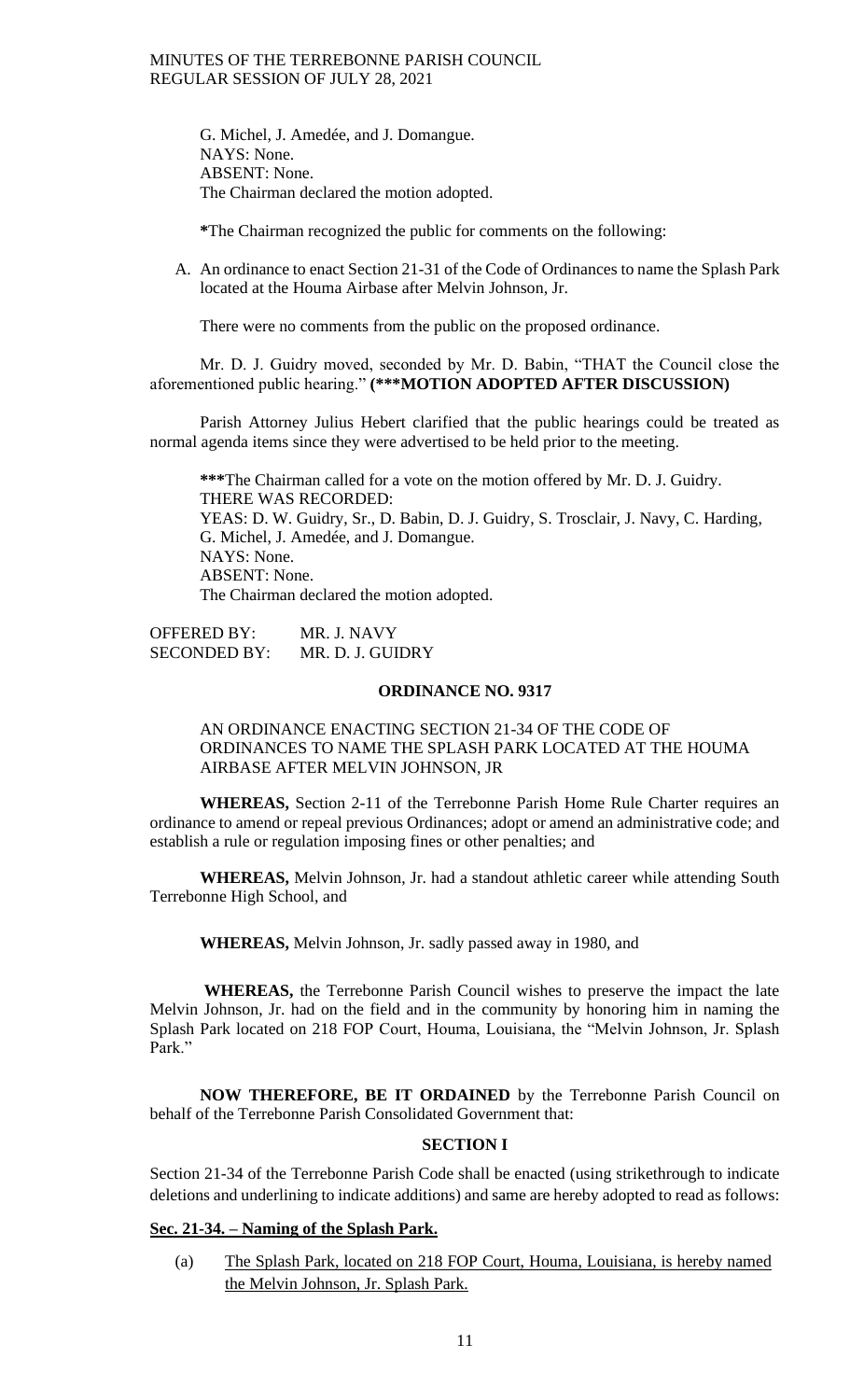#### **SECTION II**

Any section, clause, paragraph, provision, or portion of these regulations found to be invalid is severable and shall not affect the validity of the whole.

## **SECTION III**

This ordinance shall become effective upon approval by the Parish President or as otherwise provided in Section 2-13(b) of the Home Rule Charter for a Consolidated Government for Terrebonne Parish, whichever occurs sooner.

This ordinance, having been introduced and laid on the table for at least two weeks, was voted upon as follows:

THERE WAS RECORDED: YEAS: D. W. Guidry, D. Babin, D. J. Guidry, S. Trosclair, J. Navy, C. Harding, G. Michel, J. Amedee, and J. Domangue. NAYS: None. ABSTAINING: None. ABSENT: None. The Chairman declared the ordinance adopted on this the 29<sup>th</sup> day of September, 2021

The Chairman recognized the public for comments on the following:

B. An ordinance to amend Sections 21-30(A) and 21-31 of the Parish Code to add the Melvin Johnson, Jr. Splash Park to the list of Alcohol-Free and Drug-Free locations.

There were no comments from the public on the proposed ordinance.

Mr. D. Babin moved, seconded by Mr. D. J. Guidry, "THAT the Council close the aforementioned public hearing."

The Chairman called for a vote on the motion offered by Mr. J. Navy. THERE WAS RECORDED: YEAS: D. W. Guidry, Sr., D. Babin, D. J. Guidry, S. Trosclair, J. Navy, C. Harding, G. Michel, J. Amedée, and J. Domangue. NAYS: None. ABSENT: None. The Chairman declared the motion adopted.

OFFERED BY: MR. D. J. GUIDRY<br>SECONDED BY: MR. J. NAVY SECONDED BY:

#### **ORDINANCE NO. 9318**

AN ORDINANCE TO AMEND SECTIONS 21-30(A) AND 21-31 OF THE PARISH CODE TO ADD THE MELVIN JOHNSON, JR. SPLASH PARK TO THE LIST OF ALCOHOL-FREE AND DRUG-FREE LOCATIONS

**WHEREAS,** Section 2-11 of the Terrebonne Parish Home Rule Charter requires an ordinance to amend or repeal previous Ordinances; adopt or amend an administrative code; and establish a rule or regulation imposing fines or other penalties; and

**WHEREAS,** the Terrebonne Parish Council would like to promote recreation within the parish, and

**WHEREAS,** the Terrebonne Parish Council's goal is to protect the health, safety, and welfare of its citizens, and

**NOW THEREFORE, BE IT ORDAINED** by the Terrebonne Parish Council on behalf of the Terrebonne Parish Consolidated Government that: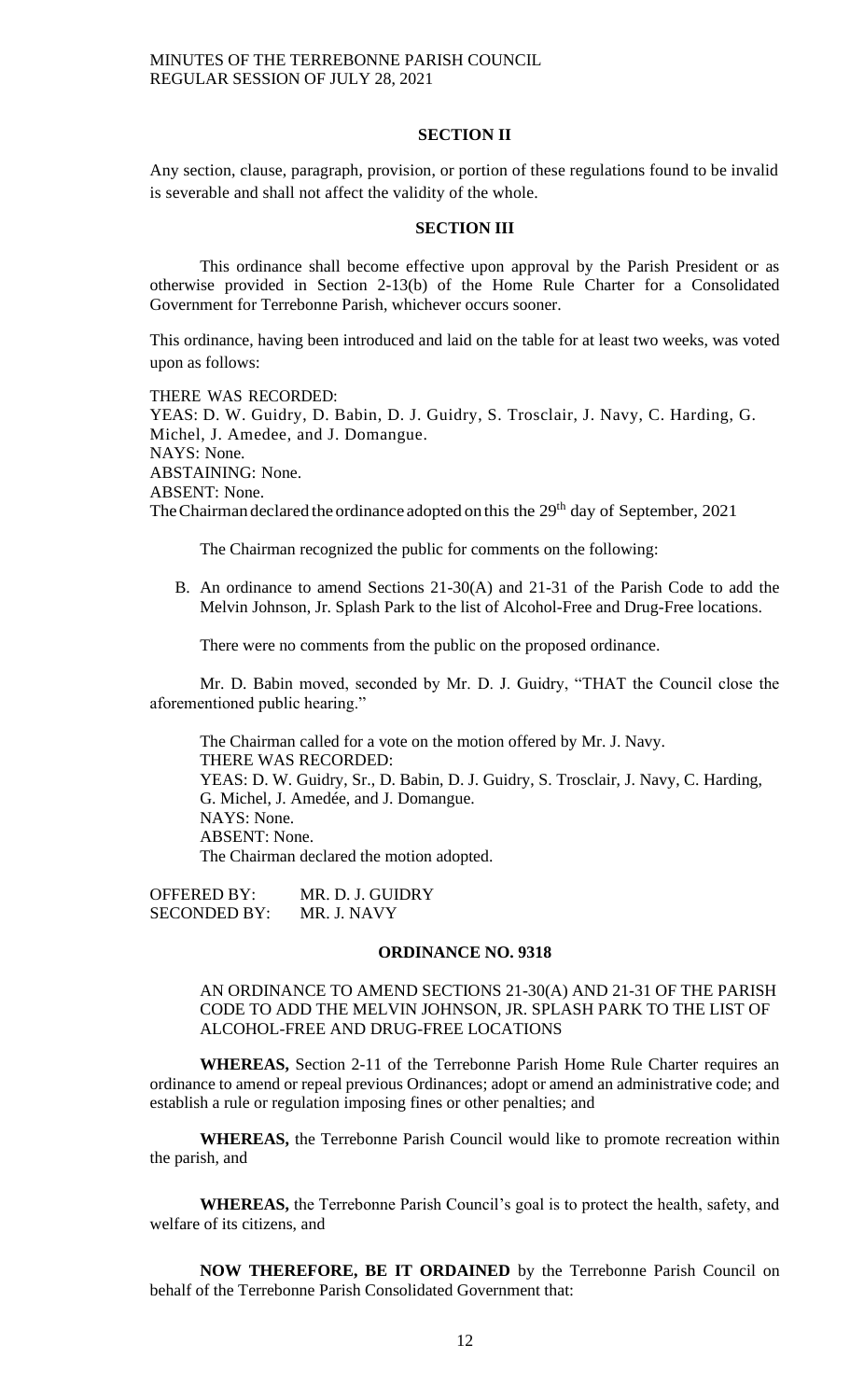# **SECTION I**

Section 21-30 of the Terrebonne Parish Code shall be amended (using strikethrough to indicate deletions and underlining to indicate additions) and same are hereby adopted to read as follows:

Sec. 21-30. - Same—In parks, playgrounds.

(a) The use, possession or presence of alcoholic beverages shall be prohibited in the confines of the parks/playgrounds listed below:

Dumas Park

[…]

Melvin Johnson, Jr. Splash Park

# **SECTION II**

Section 21-31 of the Terrebonne Parish Code shall be amended (using strikethrough to indicate deletions and underlining to indicate additions) and same are hereby adopted to read as follows:

# **Sec. 21-31. - Drug-free zones.**

In accordance with the provisions of Act 171 of the 1989 Legislature (R.S. 17:402 et seq.), the maps attached to the ordinances from which this section is derived and incorporated herein by reference are hereby established as the boundaries of the following parks and recreation areas, which are hereby established as drug-free zones of Terrebonne Parish:

Bourg Recreation Complex

[…]

Melvin Johnson, Jr. Splash Park- FOP Court, Houma, Louisiana (airbase)

# **SECTION III**

Any section, clause, paragraph, provision, or portion of these regulations found to be invalid is severable and shall not affect the validity of the whole.

# **SECTION IV**

This ordinance shall become effective upon approval by the Parish President or as otherwise provided in Section 2-13(b) of the Home Rule Charter for a Consolidated Government for Terrebonne Parish, whichever occurs sooner.

This ordinance, having been introduced and laid on the table for at least two weeks, was voted upon as follows:

THERE WAS RECORDED: YEAS: D. W. Guidry, D. Babin, D. J. Guidry, S. Trosclair, J. Navy, C. Harding, G. Michel, J. Amedée, and J. Domangue. NAYS: None. ABSTAINING: None. ABSENT: None. The Chairman declared the ordinance adopted on this the 29<sup>th</sup> day of September, 2021.

The Chairman recognized the public for comments on the following:

C. An ordinance to amend the 2021 Adopted Operating Budget and 5-Year Capital Outlay Budget of the Terrebonne Parish Consolidated Government for the following items and to provide for related matters: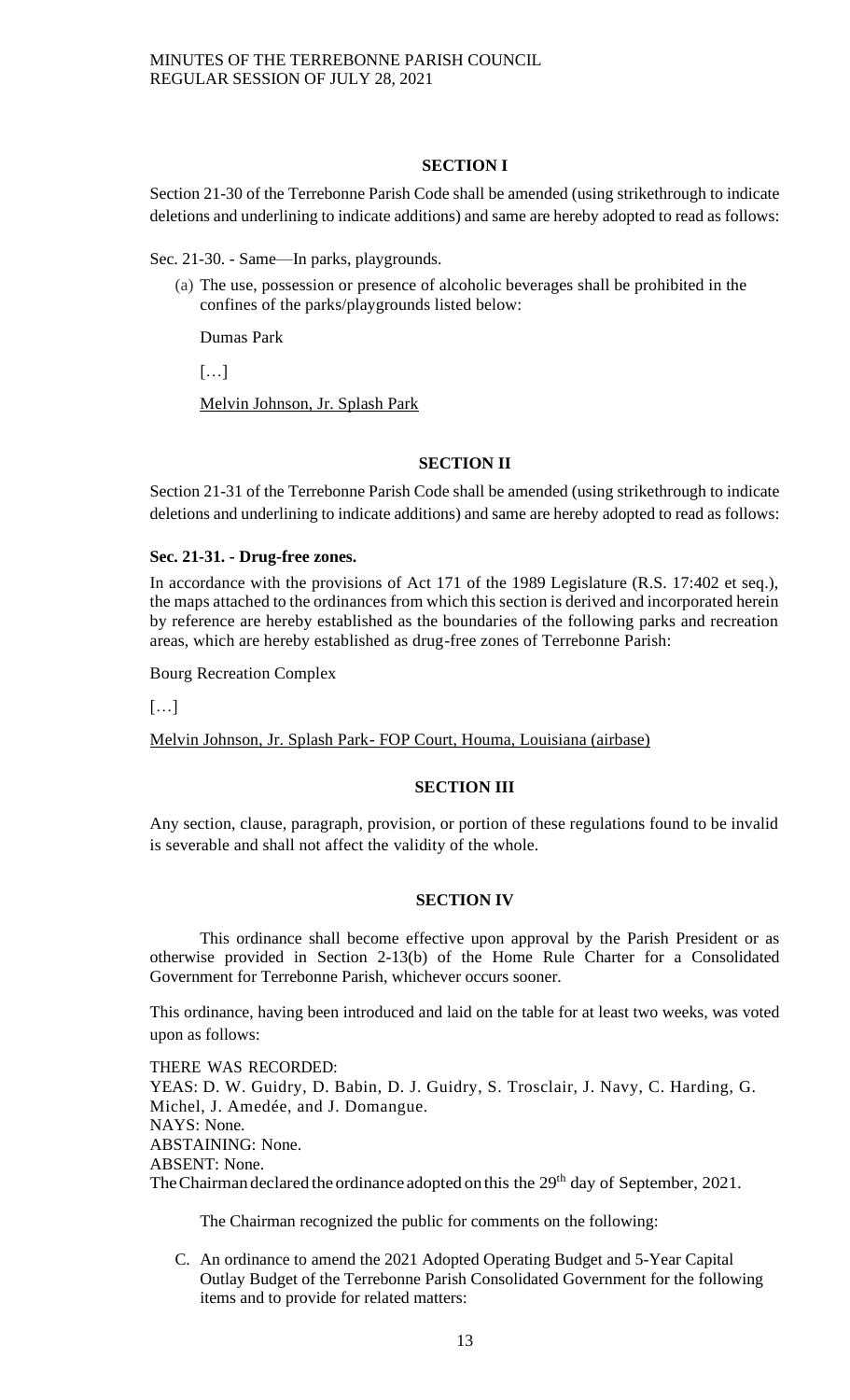I. Sanitation-Vegetation, \$10,221 II. Animal Shelter-donations, \$12,536 III. Sanitation-new department, \$238,800 IV. Public Safety Pension & Relief Fund, \$35,667 V. Capital Improvement Bond Sinking, \$1,598,196.

There were no comments from the public on the proposed ordinance.

Mr. D. Babin moved, seconded by Mr. J. Amedée, "THAT the Council close the aforementioned public hearing."

The Chairman called for a vote on the motion offered by Mr. D. Babin. THERE WAS RECORDED: YEAS: D. W. Guidry, Sr., D. Babin, D. J. Guidry, S. Trosclair, J. Navy, C. Harding, G. Michel, J. Amedée, and J. Domangue. NAYS: None. ABSENT: None. The Chairman declared the motion adopted.

Chief Financial Officer Kandace Mauldin clarified that the Animal Shelter fund was donated \$12,536 which purchased medicine and was reflected in the budget amendment. **(\*ORDINANCE ADOPTED AFTER DISCUSSION)**

OFFERED BY: MR. J. AMEDEE SECONDED BY: MR. G. MICHEL

### **ORDINANCE NO. 9319**

AN ORDINANCE TO AMEND THE 2021 ADOPTED OPERATING BUDGET AND 5- YEAR CAPITAL OUTLAY BUDGET OF THE TERREBONNE PARISH CONSOLIDATED GOVERNMENT FOR THE FOLLOWING ITEMS AND TO PROVIDE FOR RELATED MATTERS.

- **I. SANITATION-VEGETATION, \$10,221**
- **II. ANIMAL SHELTER-DONATIONS, \$12,536**
- **III. SANITATION-NEW DEPARTMENT, \$238,800**
- **IV. PUBLIC SAFETY PENSION & RELIEF FUND, \$35,667**
- **V. CAPITAL IMPROVEMENT BOND SINKING, \$1,598,196**

#### **SECTION I**

**WHEREAS,** the Sanitation Vegetation Department received \$10,221 reimbursement for damages to a tractor, and

**WHEREAS**, this reimbursement needs to be reflected in the Machinery and Equipment account.

**NOW, THEREFORE BE IT ORDAINED**, by the Terrebonne Parish Council, on behalf of the Terrebonne Parish Consolidated Government, that the 2021 Adopted Operating Budget be amended for the Sanitation Vegetation Department. (Attachment A)

# **SECTION II**

**WHEREAS**, the Animal Shelter receives donations to purchase medicine for the animals at the shelter, and

**WHEREAS**, the donations will be put into the Medical and Drugs account for \$12,536.

**NOW, THEREFORE BE IT FURTHER ORDAINED**, by the Terrebonne Parish Council, on behalf of the Terrebonne Parish Consolidated Government, that the 2021 Adopted Operating Budget be amended for the Animal Control Department. (Attachment B)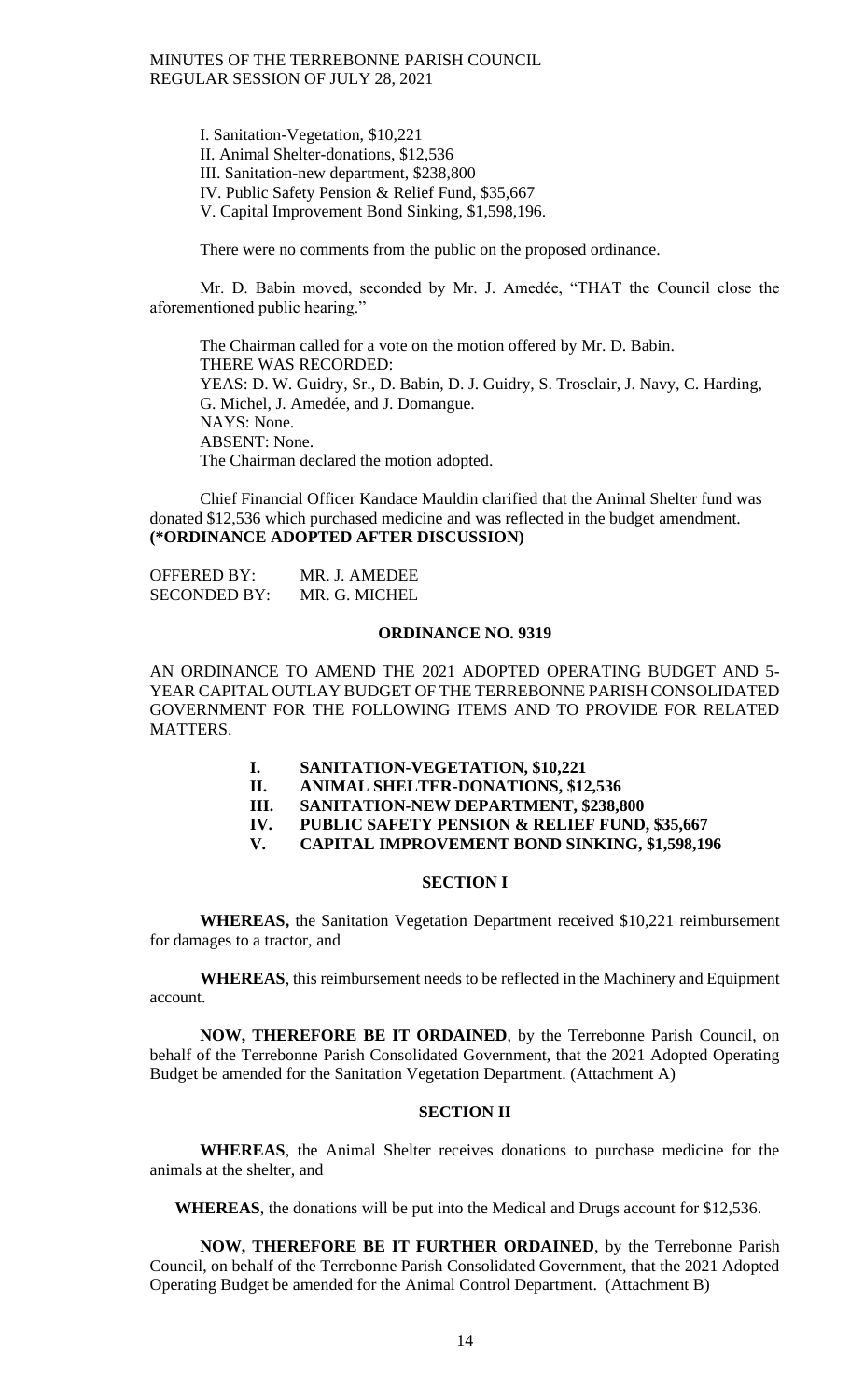#### **SECTION III**

**WHEREAS**, Administration is requesting to amend the Sanitation Vegetation Operating Budget by adding various accounts, and

**WHEREAS**, the budgeted dollars for the change is \$238,800, and

**WHEREAS**, the funding source is from the Sanitation net position.

**NOW, THEREFORE BE IT FURTHER ORDAINED**, by the Terrebonne Parish Council, on behalf of the Terrebonne Parish Consolidated Government, that the 2021 Adopted Operating Budget and Budgeted Positions be amended to recognize the necessary change for the Vegetation Department. (Attachment C)

# **SECTION IV**

**WHEREAS**, Administration is requesting the transfer of funds to the Public Safety Pension and Relief Fund for the repayment of the capital lease for the Houma Fire Department, and

**WHEREAS**, the funding of \$35,667 will come from the Public Safety Fund, fund balance.

**NOW, THEREFORE BE IT FURTHER ORDAINED**, by the Terrebonne Parish Council, on behalf of the Terrebonne Parish Consolidated Government, that the 2021 Adopted Operating Budget be amended for the Public Safety Pension and Relief Fund. (Attachment D)

# **SECTION V**

**WHEREAS**, Administration is requesting a decrease in the transfer of funds to the Capital Improvement Bond Sinking Fund from the Sales Tax Revenue Fund, and

**WHEREAS**, the decrease of \$1,598,196 will increase the Sales Tax Revenue Fund, fund balance.

**NOW, THEREFORE BE IT FURTHER ORDAINED**, by the Terrebonne Parish Council, on behalf of the Terrebonne Parish Consolidated Government, that the 2021 Adopted Operating Budget be amended for the Capital Improvement Bond Sinking Fund. (Attachment E)

#### **SECTION VI**

**NOW, THEREFORE BE IT FURTHER ORDAINED**, by the Terrebonne Parish Council, on behalf of the Terrebonne Parish Consolidated Government, hereby authorizes Gordon Dove, Parish President, to execute any and all documents for these amendments as approved by the legal department.

# **SECTION VII**

If any work, clause, phrase, section, or other portion of this ordinance shall be declared null, void, invalid, illegal, or unconstitutional, the remaining words, clauses, phrases, sections, and other portions of this ordinance shall remain in full force and effect, the provisions of this ordinance hereby being declared to be severable.

### **SECTION VIII**

This Ordinance shall become effective upon approval by the Parish President or as otherwise provided in Section 2-13(b) of the Home Rule Charter for a Consolidated Government for Terrebonne Parish, whichever occurs sooner.

This ordinance having been introduced and laid on the table for at least two weeks, was voted upon as follow: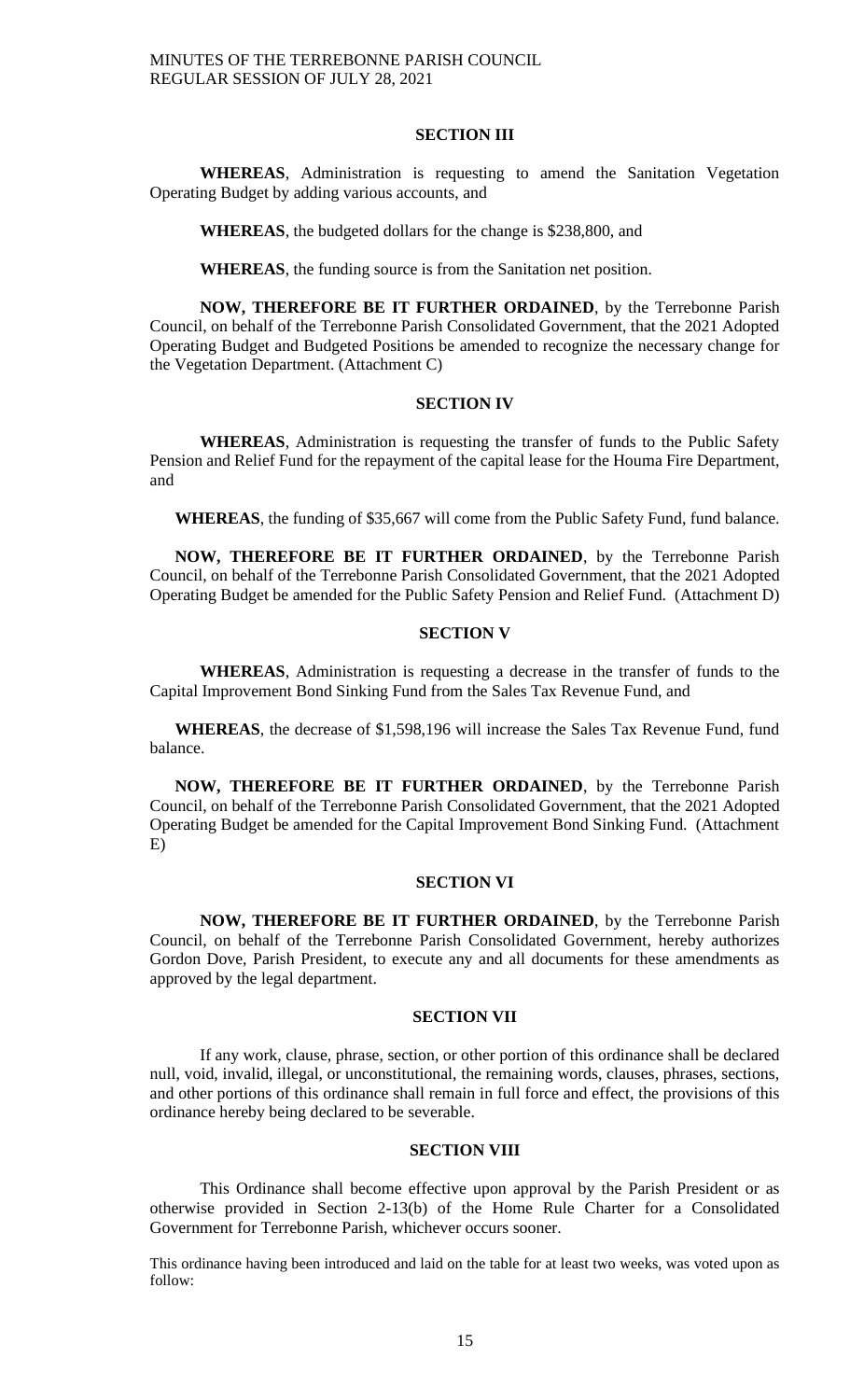#### THERE WAS RECORDED:

YEAS: D. W. Guidry, D. Babin, D. J. Guidry, S. Trosclair, J. Navy, C. Harding, G. Michel, J. Amedee, and J. Domangue. NAYS: None. ABSTAINING: None. ABSENT: None. The Chairman declared the ordinance adopted on this the 29<sup>th</sup> day of September, 2021.

The Chairman announced the following vacancies:

- **Veteran's Memorial District:** One (1) unexpired term due to a resignation and three (3) expiring terms on 09/17/21.
- **Recreation District No. 3A:** One expired term and one unexpired term due to a resignation.
- **Recreation District No. 6:** One (1) expiring term.
- **Recreation District No. 7:** One expiring term on 10-24-21.
- **Bayou Blue Fire Protection Distric**t: One expired term.
- **Terrebonne Parish Tree Board:** One (1) vacancy due to a resignation.
- **TEDA:** Three (3) expiring terms on 09-09-21. One representing each of the following: Terrebonne Parish Council, Houma Terrebonne Chamber of Commerce, and SCIA South Central Industrial Association.
- **Airport Commission:** One expiring term on 10-14-21.
- **Coastal Zone Management and Restoration:** Four expiring terms on 10-31-21. (Two representing the Public, one representing Recreational Fishing and one representing Property Owner(s)).
- **Houma Area Convention and Visitors Bureau (HACVB):** Three expiring terms on 12-31-21. (Two representing Civic Non-Profit Organization(s) and one representing the Houma Terrebonne Regional Military Museum).

Announcements–Parish President: None.

Announcements–Council Members:

- The Chairman announced that Councilman C. Harding was appointed Chairman of the Parish Council's Public Safety and Homeland Security Committee.
- Councilman C. Harding thanked everyone who has donated to disaster relief and recovery efforts in Terrebonne Parish.
- Councilman G. Michel shared his resolve to assist nursing home residents in returning to Terrebonne Parish.

Mr. J. Amedée moved, seconded by Mr. D. J. Guidry, "THAT, the Council accept the following monthly engineering reports:

A. T. Baker Smith

The Chairman called for a vote on the motion offered by Mr. J. Amedée. THERE WAS RECORDED: YEAS: D. W. Guidry, Sr., D. Babin, D. J. Guidry, S. Trosclair, J. Navy, C. Harding, G. Michel, J. Amedée, and J. Domangue. NAYS: None. ABSENT: None. The Chairman declared the motion adopted.

Mr. D. J. Guidry moved, seconded by Mr. J. Amedée, "THAT, there being no further business to come before the Council, the meeting be adjourned."

The Chairman called for a vote on the motion offered by Mr. D. J. Guidry. THERE WAS RECORDED: YEAS: D. W. Guidry, Sr., D. Babin, D. J. Guidry, S. Trosclair, J. Navy, C. Harding, G. Michel, J. Amedée, and J. Domangue. NAYS: None. ABSENT: None.